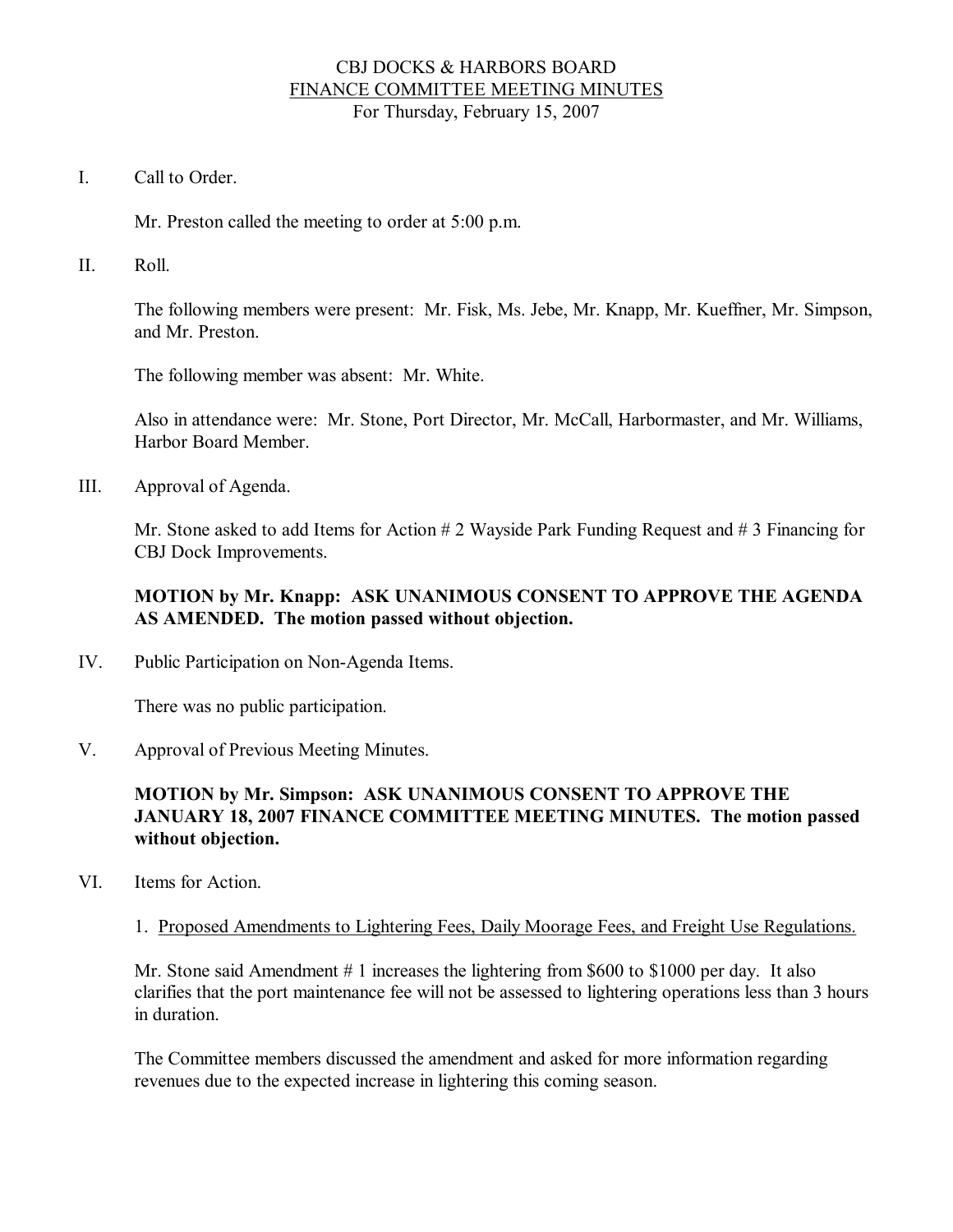#### VI. Items for Action (continued).

### **MOTION by Mr. Knapp: ASK UNANIMOUS CONSENT TO MOVE THE AMENDMENT FORWARD TO THE BOARD FOR THEIR CONSIDERATION. The motion passed without objection.**

Mr. Stone said Amendment  $# 2$  allows short-term use of designated areas without incurring daily moorage fees.

The Committee members and staff discussed that notification would need to be given for short-term use to the harbor office and the meaning of short-term use.

## **MOTION by Mr. Fisk: ASK UNANIMOUS CONSENT TO MOVE THE AMENDMENT FORWARD TO THE BOARD FOR THEIR CONSIDERATION WITH THE TIME PERIOD OF FOUR HOURS SPECIFICALLY REFERENCED IN TITLE 85. The motion passed without objection.**

Mr. Stone said Amendment # 3 clarifies the staging fee for commercial freight operations by adding the phrase "except when the freight staging operations is less than 4 hours in duration".

Mr. McCall said the freight operator does not always have control over when the freight is delivered by an out side party. A vessel can be loaded in less time if the freight is previously staged. The staging fee will be retroactive back to 12/13/06, the date of the memo that he wrote to harbor staff by direction of the Operations and Finance Committees.

### **MOTION by Mr. Fisk: ASK UNANIMOUS CONSENT TO MOVE THE AMENDMENT FORWARD TO THE BOARD FOR THEIR CONSIDERATION. The motion passed without objection.**

Mr. Stone said Amendment # 4 incorporates the freight use policy into regulations that the Board previously adopted.

#### **MOTION by Mr. Knapp: ASK UNANIMOUS CONSENT TO MOVE THE AMENDMENT FORWARD TO THE BOARD FOR THEIR CONSIDERATION. The motion passed without objection.**

#### 2. Wayside Park Funding Request.

Mr. Stone said the Parks & Recreation Department took over the park last summer under their budget. They will do it again this summer, but are asking for funding of \$26,800. The park is used by the general public, not harbor patrons. He recommended authorizing payment to Parks & Recreation under the port enterprise, but at the same time to ask the Assembly to fund operation of the facility under the CBJ parks budget.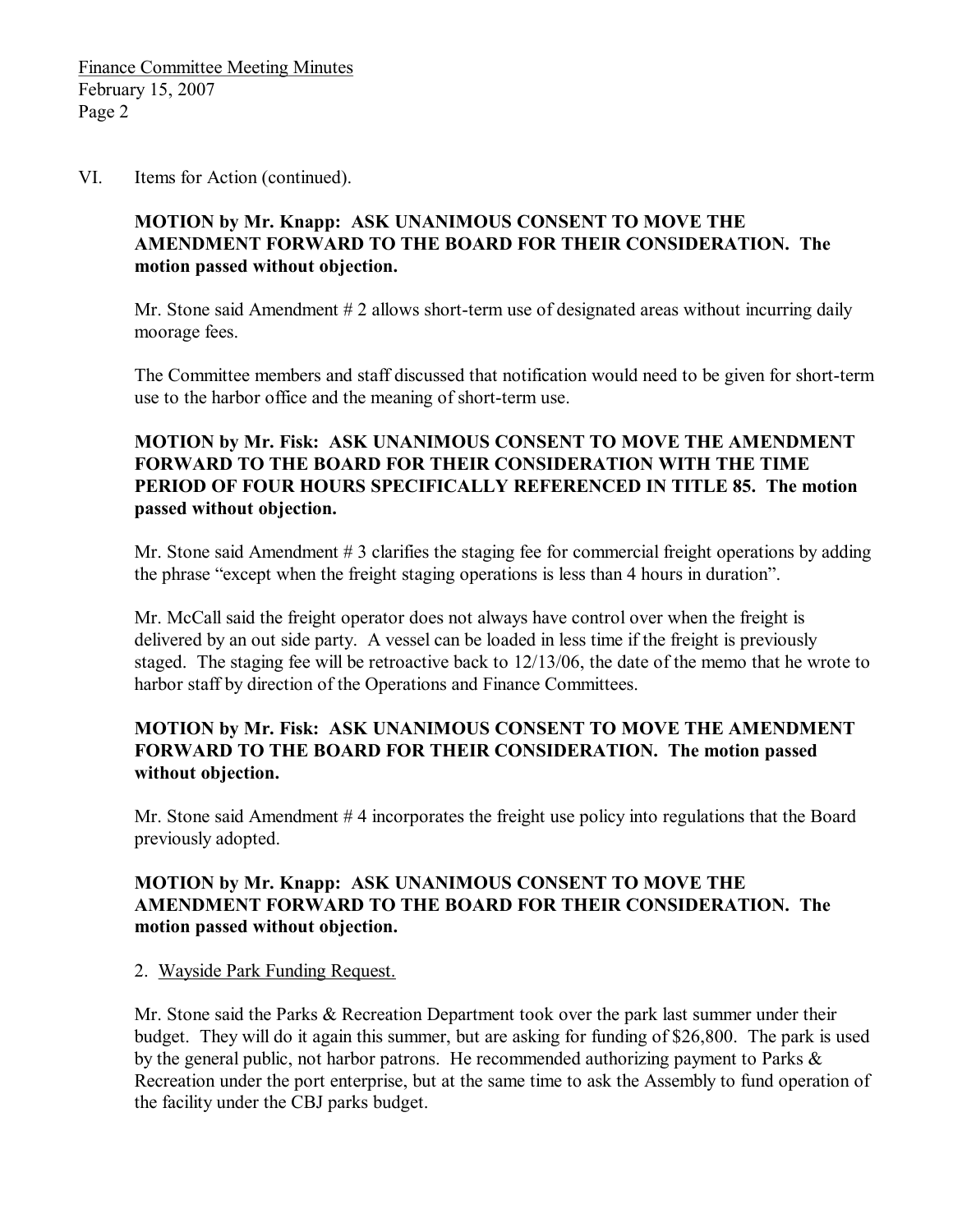VI. Items for Action (continued).

The Committees members discussed the funding issue and agreed that the facility should be operated by Parks & Recreation.

Mr. Howard Lockwood said that Fish & Game could be involved with the facility since hundreds of people fish there – locals and tourists. They might have some kind of grant money.

**MOTION by Mr. Fisk: ASK UNANIMOUS CONSENT TO FORWARD TO THE FULL BOARD A POSITIVE RECOMMENDATION IN RESPECT TO THE REQUEST FOR FUNDING FROM PARKS & RECREATION, PROVIDED THAT IT ALSO INCLUDES A REQUEST TO THE ASSEMBLY TO TRANSFER OWNERSHIP OF WAYSIDE PARK, ALONG WITH COMPLETE RESPONSIBLILITY FOR MAINTENANCE TO THE PARKS & RECREASTION DEPARTMENT BY 2008. The motion passed without objection.**

3. Financing for CBJ Dock Improvements.

Mr. Stone handed out a draft memo to the CBJ Assembly regarding the cost estimates for the downtown dock replacement project (estimated at \$45.7 million) and the Gold Creek project (estimated at \$31.2 million). At this time, the downtown dock project is the most viable alternative from the standpoint of coming on-line within a relatively short term.

The Committee members and staff discussed establishing fees to finance revenue bonds. The entire fee structure would be revised to a level sufficient for the proposed project. They discussed a net tonnage tax versus a per passenger fee. The recommendation to the Assembly is to authorize the Board to proceed immediately with design and construction of the downtown alternative and to continue work on the Gold Creek alternative.

Mr. Stone said he would work on the draft letter based on the comments tonight and bring it to the Board next Thursday.

- VII. Items for Information/Discussion.
	- 1. Auke Bay Commercial Loading Facility Fee Regulations.

Mr. Stone said the facility would open in about a year. The Committee will need to go through the fee regulations. We will also need to establish operation regulations.

The Committee members and staff discussed how some of the current fees and regulations would apply to the facility. The Operations Committee would need to discuss a detailed concept of operations at the facility. They would like to have all the regulations done before the facility opens. Mr. Preston suggested a combined Finance & Operations meeting to work out the details for the new facility.